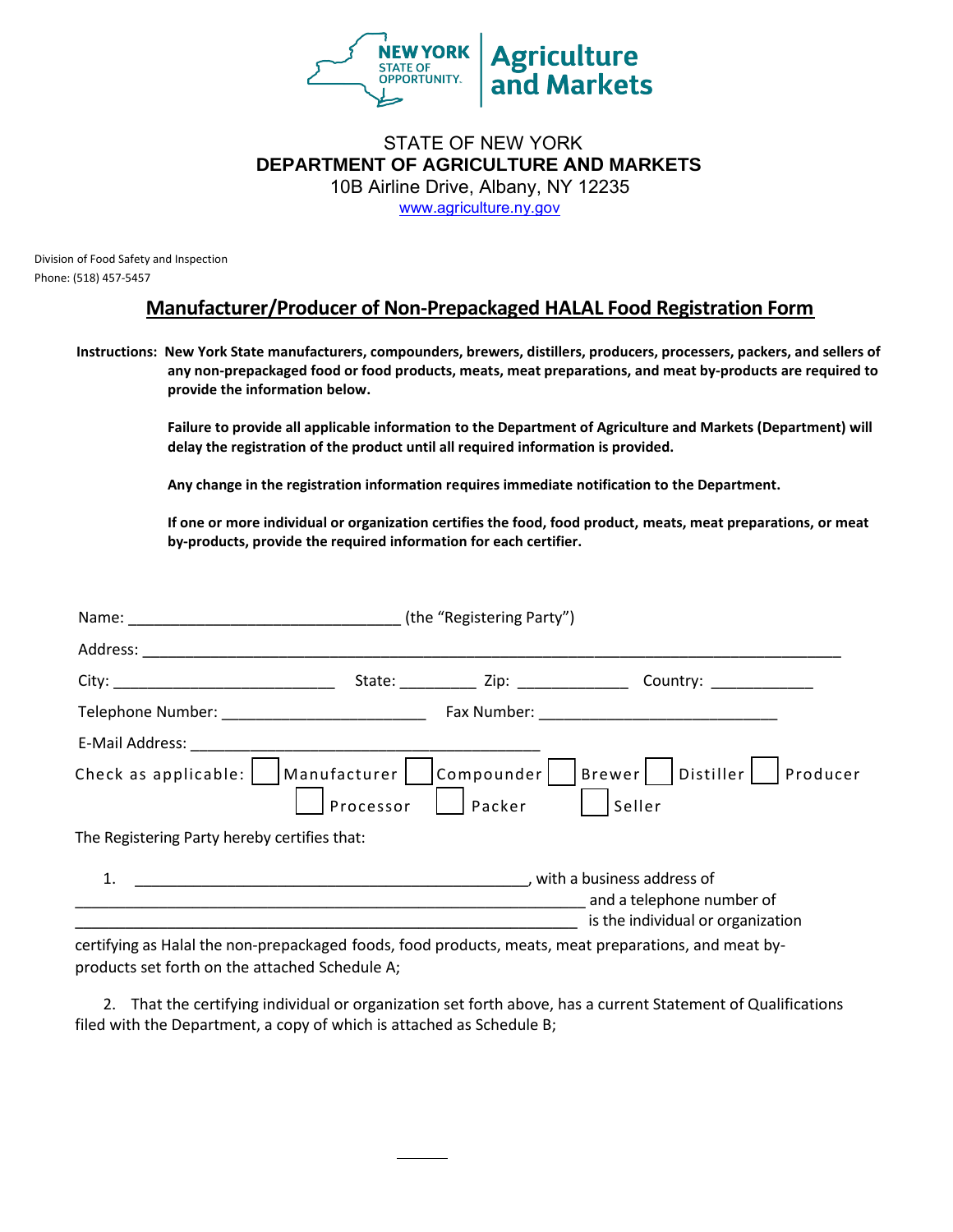## **Schedule A**

| <b>Brand Name (if any)</b> | <b>Product Description</b> |
|----------------------------|----------------------------|
|                            |                            |
|                            |                            |
|                            |                            |
|                            |                            |
|                            |                            |
|                            |                            |
|                            |                            |
|                            |                            |
|                            |                            |
|                            |                            |
|                            |                            |
|                            |                            |
|                            |                            |
|                            |                            |
|                            |                            |
|                            |                            |
|                            |                            |
|                            |                            |
|                            |                            |
|                            |                            |
|                            |                            |
|                            |                            |
|                            |                            |
|                            |                            |
|                            |                            |
|                            |                            |
|                            |                            |
|                            |                            |
|                            |                            |
|                            |                            |
|                            |                            |
|                            |                            |
|                            |                            |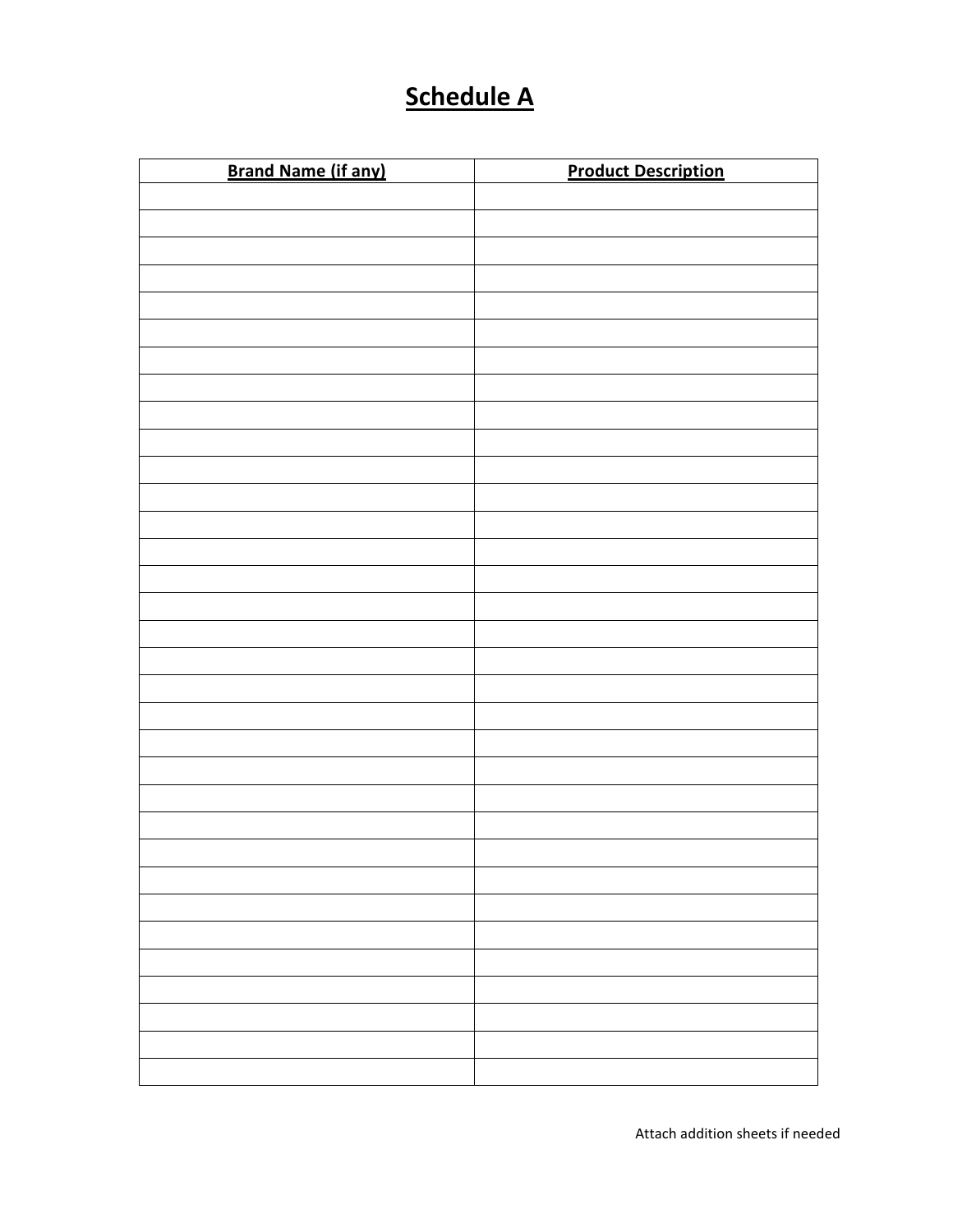## **Schedule B**

#### **Statement of Qualifications for Persons Certifying Non-Prepackaged Halal Foods**

Name of Individual/Organization Certifying Pre-Packaged Halal Foods: \_\_\_\_\_\_\_\_\_\_\_\_\_\_\_\_\_\_\_\_\_\_\_\_\_\_\_\_\_\_\_\_\_\_

Business Address: \_\_\_\_\_\_\_\_\_\_\_\_\_\_\_\_\_\_\_\_\_\_\_\_\_\_\_\_\_\_\_\_\_\_\_\_\_\_\_\_\_\_\_\_\_\_\_\_\_\_\_\_\_\_\_\_\_\_\_\_\_\_\_\_\_\_\_

City: \_\_\_\_\_\_\_\_\_\_\_\_\_\_\_\_\_\_\_\_\_\_\_ State: \_\_\_\_\_\_\_\_\_ Zip: \_\_\_\_\_\_\_

The following is the certifying organization's qualifications to certify the Registering Party's Halal products (for example, the organization's principles and experience , the background, education, training, experience or other criteria required of the organization's individual certifiers).

The following is the certifying individual's background, training, education, experience, or other information that demonstrates the individual's qualifications to certify the Reregistering Party's pre-packaged Halal products.